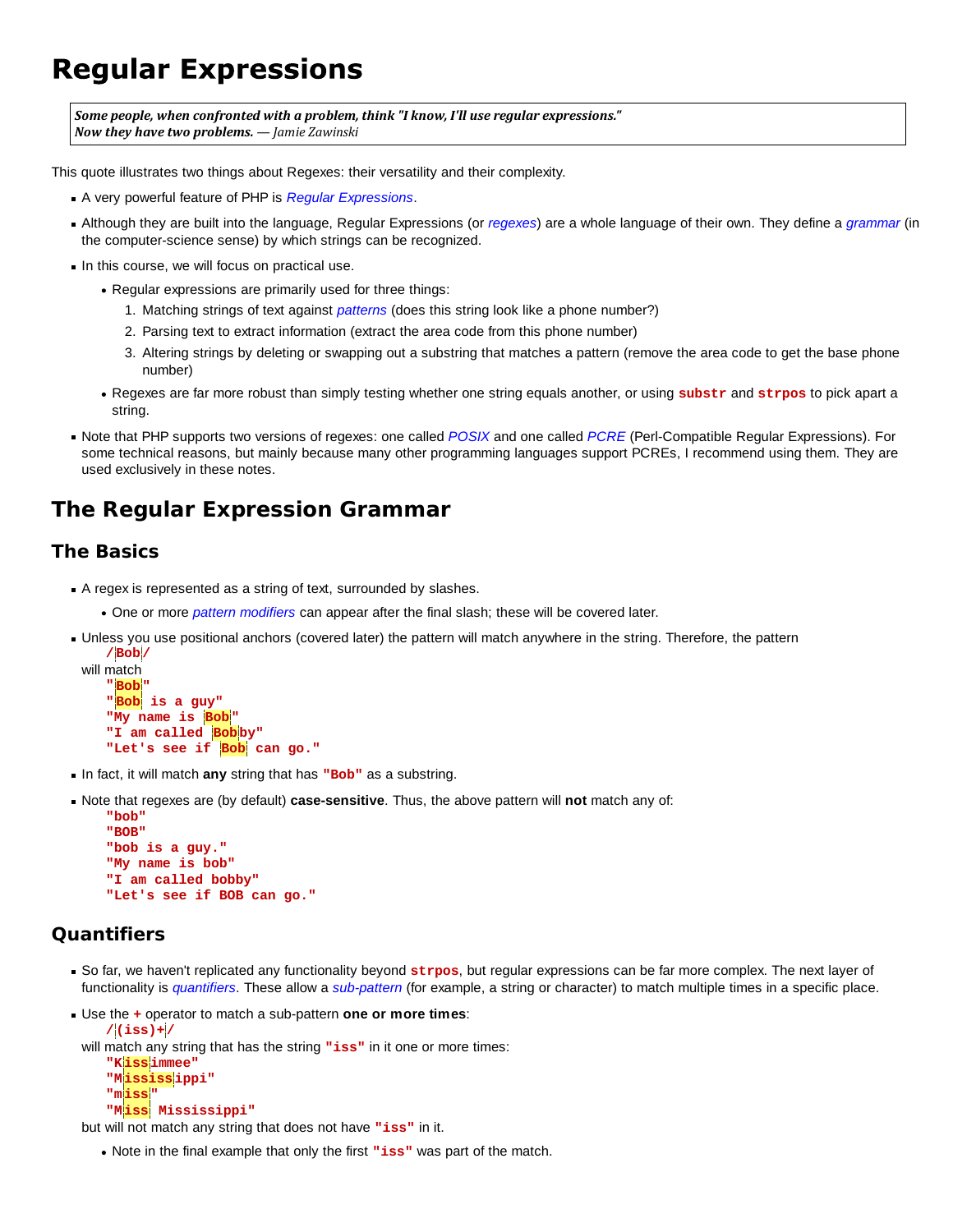- Note that quantifiers apply to a single sub-pattern, which all else being equal is a single letter.
	- In other words, **/a b+ /** matches strings like **"xa b x"**, **"xa bbb x"**, and **"xa bbbbb x"** (as well as, of course, strings like **"xa b xabxabxabx"**).
	- You can create a sub-pattern with parentheses: /|(ab)+|/ matches strings like "x|ab<sub>a</sub>x", "x|ababx", and "x|ababababab|x" (and **"xabab xababxababx"**).
- Combine the quantifier with other sub-patterns for more sophisticated matches:

```
\frac{1}{\sqrt{2}} / \frac{1}{\sqrt{2}} / \frac{1}{\sqrt{2}} / \frac{1}{\sqrt{2}} / \frac{1}{\sqrt{2}} / \frac{1}{\sqrt{2}} / \frac{1}{\sqrt{2}} / \frac{1}{\sqrt{2}} / \frac{1}{\sqrt{2}} / \frac{1}{\sqrt{2}} / \frac{1}{\sqrt{2}} / \frac{1}{\sqrt{2}} / \frac{1}{\sqrt{2}} / \frac{1}{\sqrt{2}} / \frac{1}{\sqrt{will match
        "have a very nice day "
       " have a very very nice day"
       " have a very very very nice day"
and so forth (as well as strings like "I hope you have a very nice day today!"), but will not match any of the following:
        "have a nice day"
```

```
 "have a very very "
 "very very very nice day"
 "very very very "
```
**all three sub-patterns must be matched** for the overall regex to match.

- The string **"nice day very have a "** also fails to match, because the sub-parts are all there, but **not in order**.
- The string **"have a completely very good and nice day"** fails to match, because the sub-parts are all there, but **not adjacently**.
- Notice the space is inside the parentheses. Regexes are very sensitive to space and positioning, so be careful!
	- For example, consider the pattern

```
/|\text{have a }|(\text{very})+| nice day
```
Note the slight difference from the pattern above: the space is now outside the quantifier. The strings this pattern actually matches are:

```
" have a very nice day"
" have a veryvery nice day"
"have a veryveryvery nice day"
```
Similarly, consider the pattern

```
/|\text{have a }|(\text{very })+| nice day|/
```
Here there is a space both inside and outside the quantifier. The strings this matches are:

```
" have a very nice day"
" have a very very nice day"
" have a very very very nice day"
```
Note the double spaces. One is used to match the quantified sub-pattern; the other is needed to match the space outside the quantifier.

Use the **\*** operator to match a sub-pattern **zero or more times**:

```
 /(iss)* /
will still match
     "Kiss immee"
     "Mississ ippi"
     "miss "
```
and will **also** match strings with zero occurrence of **"iss"** in them. This is obviously not very useful by itself (because every string has zero or more occurrences of "iss" in it), but when used in combination with other sub-patterns...

```
/have a (very )*nice day/
will match strings containing
   " have a very nice day"
   " have a very very nice day"
   " have a very very very nice day"
etc., and this time will also match:
   " have a nice day"
but will still not match any of the following:
    "have a very very "
    "very very very nice day"
    "very very very "
  Again, be careful of spacing:
        /|\text{have a }|(\text{very})*| nice day/
    matches
        " have a very nice day"
         "have a veryvery nice day "
        " have a veryveryvery nice day"
    and
        "have a \parallel nice day<sup>"</sup> (note the double spaces)
```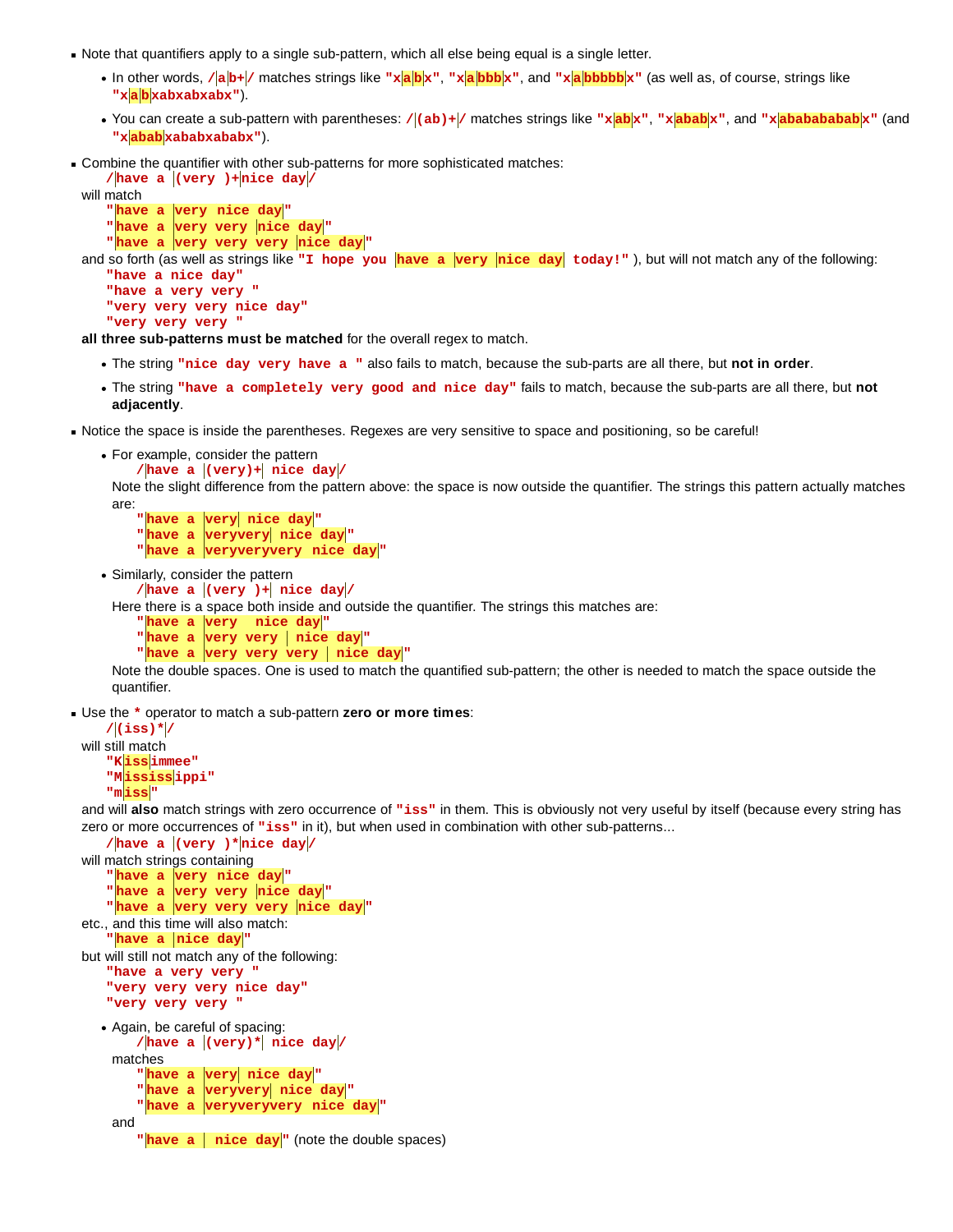Use the **?** operator to match a sub-pattern **zero or one times**:  **/have a (very )?nice day /** will match strings containing **"**have a nice day"  **"have a very nice day "** and nothing else.

Final warning regarding spacing:  **/have a (very)? nice day /** matches " have a very nice day" and

"**have a** nice day<sup>"</sup> (again, note the double spaces)

- Use braces for arbitrary quantification
	- **sub-pattern{count}** matches exactly **count** instances of **sub-pattern**
	- **sub-pattern{min,max}** matches between **min** and **max** instances of **sub-pattern**, inclusive
	- **sub-pattern{min,}** matches at least **min** instances of **sub-pattern**
	- **sub-pattern{0,max}** matches at most **max** instances of **sub-pattern** (or none)
	- **sub-pattern{1,max}** matches at most **max** instances of **sub-pattern** (but at least one)
	- Examples:

```
/have a |(very) \{3\}nice day
     /have a (very )(0,3)nice day
     \ell / have a (\text{very })(1,5) nice day
     \ell / have a (\text{very })(3,5) nice day
     /have a |(very) \{2, \}nice day
Note these can all be represented without braces:
      /have a (very ) (very ) (very ) nice day /
      /have a (very )? (very )? (very )? nice day /
      /have a (very ) (very )? (very )? (very )? (very )? nice day /
      /have a (very ) (very ) (very ) (very )? (very )? nice day /
      /have a (very ) (very )+ nice day /
 But the braces are much easier to interpret.
```
Also, note that the **+**, **\***, and **?** quantifiers can be represented using braces:

| the quantifier equivalent to |                    |
|------------------------------|--------------------|
| $sub-pattern+$               | $sub-pattern{1,}$  |
| sub-pattern*                 | $sub-pattern{0,}$  |
| sub-pattern?                 | $sub-pattern{0,1}$ |

but again, the simple quantifiers are easier to understand in most cases.

- $\circ$  And / (subpattern)+ / is equivalent to / (subpattern) (subpattern)\* /
- Remember that patterns can match anywhere in the string, so the pattern **/x{3} /** will match any string with three **x**s in a row, including strings with **four x**s in a row (or more).
	- Typically quantifiers are used with positional anchors (see below) or are adjacent to other sub-patterns that limit the match.
	- For example, the pattern **/ax{3}a /** will match strings containing **"axxxa "**, (exactly three **x**s surrounded by **a**s). Four **x**s surrounded by **a**s (**axxxxa**) won't match.

### **Alternation**

**Alternation** allows you to choose one of a list of possible choices.

```
Use a vertical bar (|) for alternation:
      /man|bear|pig /
 Will match all strings containing "man", "bear", or "pig".
```

```
Note that /abc |xyz / is equivalent to
      /(abc)|(xyz) /
 not
```

```
 /(ab)(c|x)(yz) /
```

```
Spaces and alternation don't interact "intuitively": /A B C D / is the same as
      /(A B)|(C D) /
 not
```

```
 /(A )(B|C)( D) /
```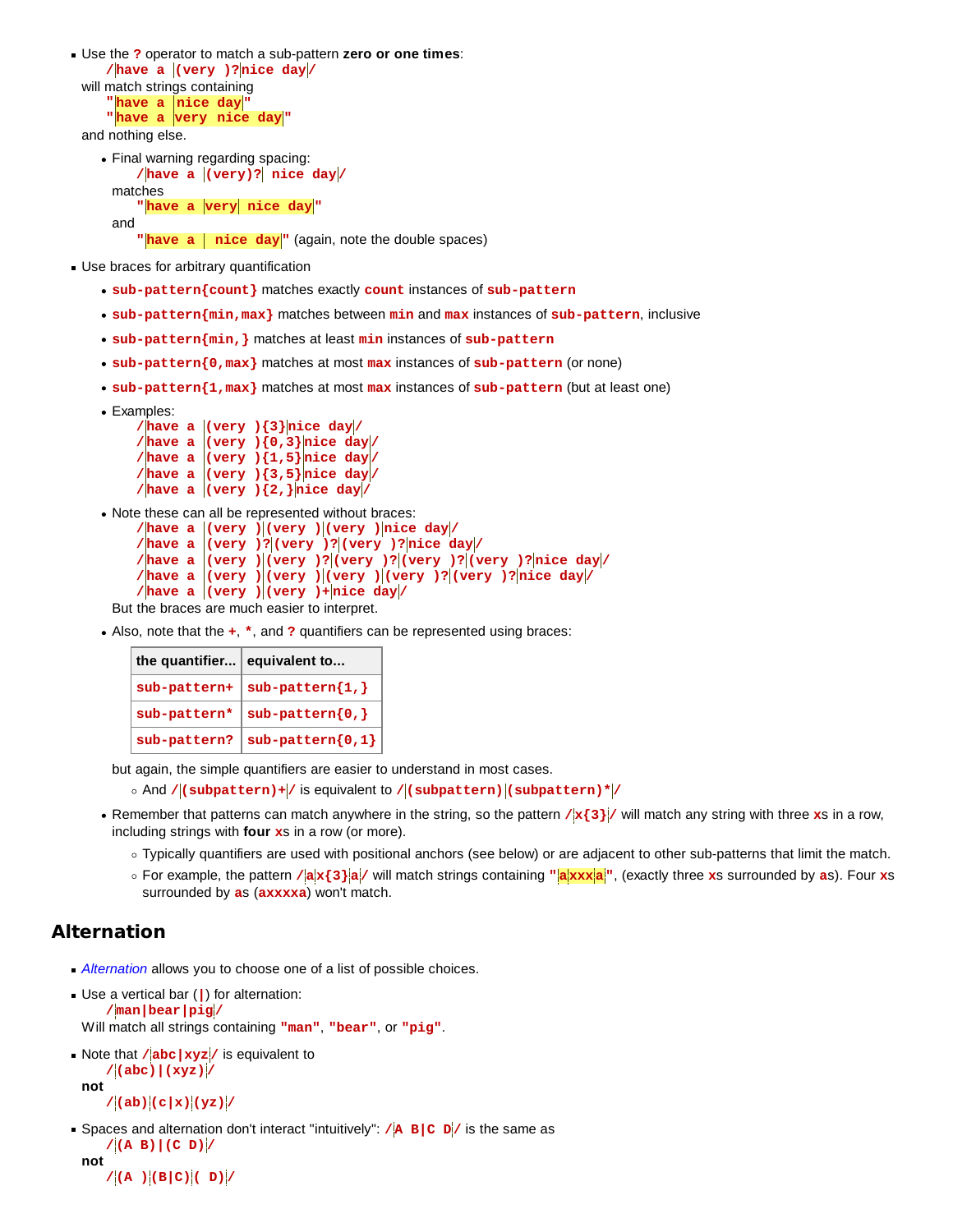- This may not be what you expect, given the above example  $\ell |ab + \ell|$ , (which is equivalent to  $\ell |(a)| (b + \ell)$ ).
	- The explanation has to do with the precedence of operators in regexes.
	- When using alternation and spaces, (and in general when using regexes) parentheses are recommended for clarity.
	- In practical use, something like:  **/I live in (ME|NH|VT|MA|RI|CT) /**

will match statements entered by people who live in New England.

# **Character Classes**

- Several symbols represent a *character class*, or any of a group of characters:
	- **.** \s means "any space character"
	- \s means "any non-space character"
	- **\d** means "any digit"
	- **\D** means "any non-digit"
	- **\w** means "any *word character* (letters, numbers, underscores)"
	- **W** means "any non-word character"
	- **.** (a dot) means "any single character" except newline (unless you use the **s** pattern modifier, in which case it matches a newline as well).
- To define a custom character class, use brackets, and possibly dashes:
	- A single character means "this character is part of the class".
	- Two characters separated by a dash means "all the characters (ASCIIbetically) between the two, inclusively".
	- The class can contain multiple characters and ranges, which are simply placed adjacently.

• Examples:

- **[13579]** matches any single odd digit.
- **[a-m]** matches any lowercase letter between **a** and **m**, while
- **[A-M]** matches any uppercase letter in the same range.
- **[A-Ma-m]** matches either
- A *complement* class matches any character **except** those specified. To specify a complement class, use a caret as the first character inside the brackets.

Examples:

• The character class  **[^A-Z]**

matches anything **except** an uppercase letter.

• The character class  **[^aeiouAEIOU]**

matches anything **except** a vowel.

Character classes can include the "named" classes:

 **[\dA-F]** matches any (uppercase) hex digit. The class  **[^\d\s]**

matches any character besides digits and whitespace.

- Be careful when mixing uppercase and lowercase letters.
	- For example,

 **[A-Za-z]**

matches anything from **A** to **Z** or **a** to **z**, or in other words, any letter character.

• However

 **[A-z]**

matches any character between **A** (ASCII value 65) and **z** (ASCII value 122), which includes all upper- and lower-case letters **but also includes** brackets and other punctuation characters you probably did not intend to be part of the character class.

Discussion question: what characters are in the class  $[\wedge \wedge w]$ ?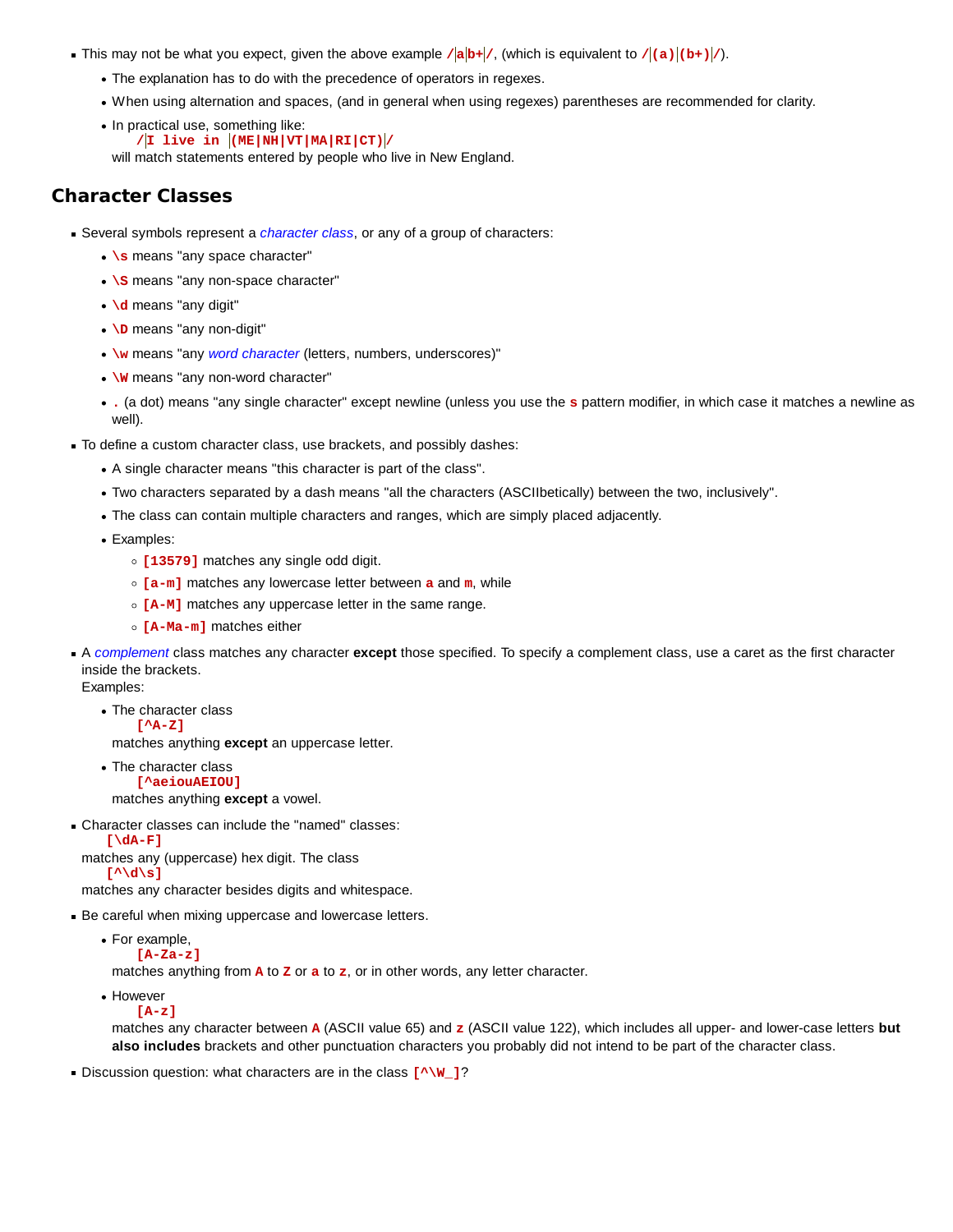No matter how many characters are in a class, a class only matches one character (it can be one of any of the characters in the class). So the pattern

 **/[ABCDEFGHIJKLMNOPQRSTUVWXYZ] /**

despite having 26 characters in it, only matches a single uppercase letter.

- If you want to match more than one of a class, you must replicate the class, as in  **/[ABCDEFGHIJKLMNOPQRSTUVWXYZ] [ABCDEFGHIJKLMNOPQRSTUVWXYZ] /** which matches two uppercase letters.
- You may also (preferably) use quantification (see above).
- Classes can be used with repetition and alternation operators. Example:

 **/\d{5} (-\d{4})? /** matches a ZIP code.  **/[aeiou]+ /**

matches one or more vowels.

```
Another example:
     /have a .* day /
 (remember that dot is a character class) matches
     "have a nice day "
      "have a very nice day "
     "have a Tuesday "
     "have a rotten day "
     "have a Ms3!a 54dPO2$ -)eEq1day "
    " have a \vert day"
      "yo, dude, have a day !!!"
Classes are more efficient than alternation, so the pattern
```
 **/([aeiou])+ /** will match much faster than the pattern  **/(a|e|i|o|u)+ /**

even though they are functionally equivalent.

### **Anchors**

- Anchors match conditions in the string but **do not match characters.**
- <sup>★</sup> matches the beginning of the string (or at the beginning of any "line", if you use the **m** pattern modifier and the string contains embedded newlines)
- **\$** matches at the end of the string (or at the end of any "line", under the circumstances given above)
- **The pattern /<sup>\*</sup> hi** / will match the strings

```
 " hi "
     " hi there"
     " hi story"
but will not match
    "this"
    "I said hi"
     " hi" (note the space)
     "Hillside" (note the upper-case)
```
Similarly, the pattern **/st \$ /** will match the strings

```
 "st "
    "most "
    "mnopqrst "
    "Come here Fast "
but will not match
    "state"
     "st " (note the space)
     "Come here FAST" (note the upper-case)
```
Using them together: Remember, patterns can match anywhere in the string being matched. Therefore, recall the pattern  **/have a (very )+nice day /**

```
will match
    "have a very nice day "
    "have a very very very nice day "
    "DO NOT have a very nice day , you bonehead"
Perhaps that last one should be excluded. Add anchors to correct this:
    /^ have a (very )+nice day $ /
will no longer match strings besides
    " have a very nice day "
    " have a very very very nice day "
and so forth
```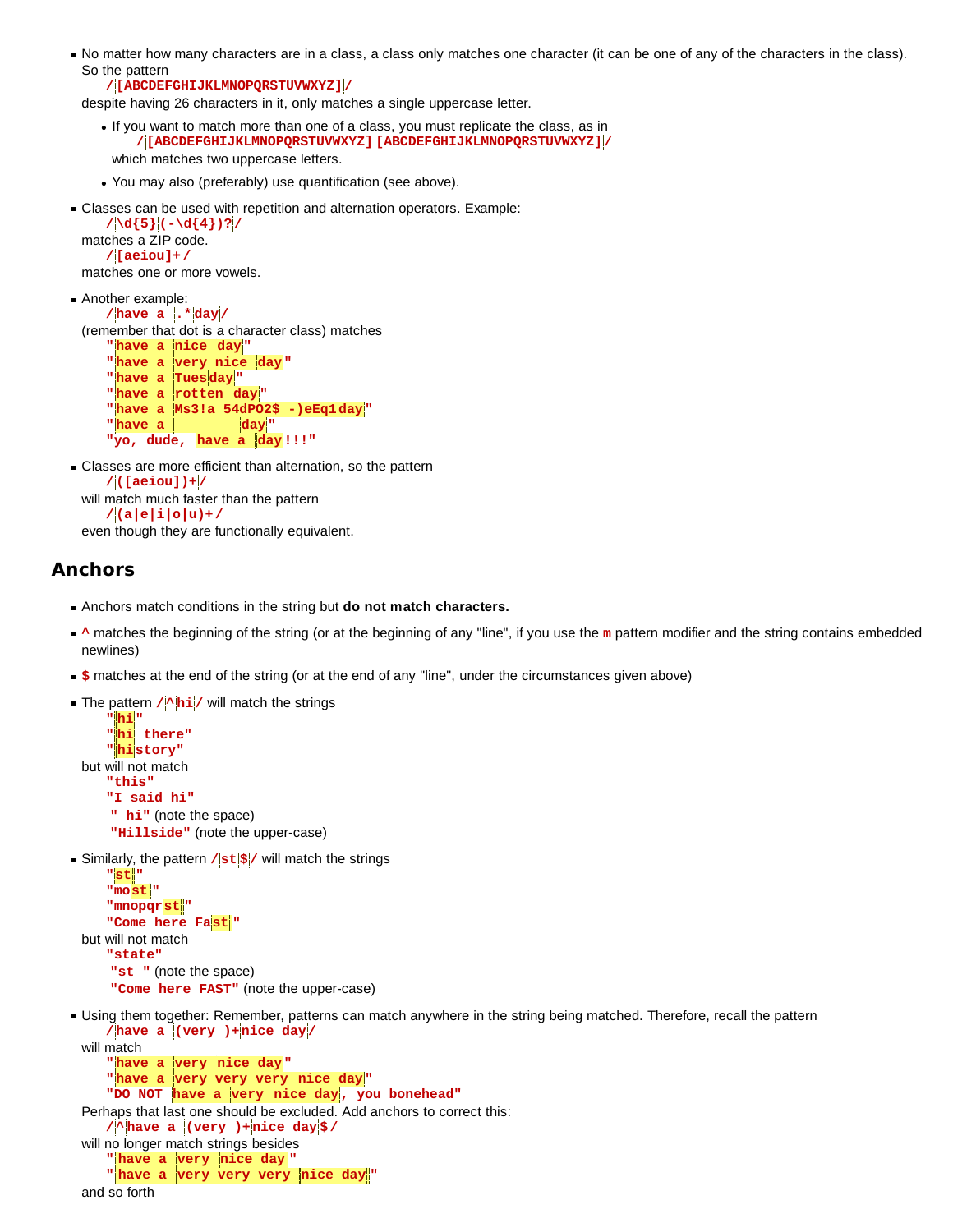- Note that **\$** matches the end of the string, **before the newline** if any.
	- For example, the pattern  $/$ **\** hello $\frac{s}{r}$  matches both "**hello "** and "**hello** \n" (the latter being similar to what you would read in from a file).
- Word boundaries:
	- Consider the string **"ab\_c .xyz"** (why you are considering this particular string is left to the imagination). Where are the "words"?
	- **\b** matches at a word boundary (between a **\w** character and a **\W** character, or at the beginning/end of a string if the first/last character is a word character):
		- **"ab\_c . xyz !!"**
	- **. \B** matches at a non-word-boundary (between two \w characters or between two \w characters, or at the beginning/end of a string if the first/last character is a non-word character)):
	- $\textbf{u} = \frac{a}{b} \begin{bmatrix} b \\ c \end{bmatrix}$  .  $\textbf{x} = \frac{y}{z}$ As you recall, the pattern **/it /** will match any string with the letters **"it"** in it, including:
	- **"it " "spit " "it ch" "frit ter"** "this is it!" "is it here?" "h<sub>it</sub> it" (Only one needs to match for the whole string to match.) If you are looking for strings with the word **"it"** by itself, use the **\b** anchor:  **/\bit\b /** will match only the following from the above list:  **" it " "this is it !" "is it here?"**  $"$ hit  $"$ it $"$ Alternatively,  **/\Bit\B /** will match only the following from the above list:  **"fr it ter"**

This is because **\B** does not match at the beginning and end of strings. To match strings containing words with the letters "it" but not the word **"it"** itself, you must do:

 **/(it\B)|(\Bit)/**

An important point: anchors do **not** match characters. They match **positions** or **conditions** within the string.

### **Escaped Characters**

- To literally match one of the characters in the regex grammar, escape it with a backslash.
- Example 1:  **/^ \\$ [a-zA-Z\_] \w\* \[ [0-9]+\]\$ /**

matches legal PHP array lookups (with a numeric index), such as  $\|\hat{\mathbf{s}}\| \mathbf{f} \cdot \|\mathbf{o} \cdot \mathbf{f} \cdot \|\mathbf{s}\|$ .

- Note the backslash before the first dollar sign (because it's meant literally) and the lack of backslash before the second one (because it's matching the end of the string).
- Note also which brackets are escaped (literal) and which are defining character classes.

**Example 2:** 

 **/^\d+\.\d+\.\d+\.\d+\$/**

matches IP addresses (you might then want to check that each part was between 0 and 255).

- Inside a character class, you do not need to escape anything except **[, ]**, and \.
	- You don't need to escape **-**; instead put it as the first (after any initial **^**) or last character in the class and PHP will figure out what you mean.
	- You don't need to escape **^**; just put it anywhere besides first.
	- Bonus discussion question: what character(s) do the following classes match?

```
 [--^] [^-^] [-^]
 [^--^] [^-] [^^]
```
- You must also escape literal slashes.
- Recall also that regexes are stored as strings. So you must escape certain characters (primarily dollar signs, backslashes, and quotes) from the string itself. Thus, the regex

```
 /^\$[a-z]$/
would actually be specified as
    $regex = "/^\\\$[a-z]\$"
```
The backslash that escapes the first dollar sign from the regex must be escaped from the string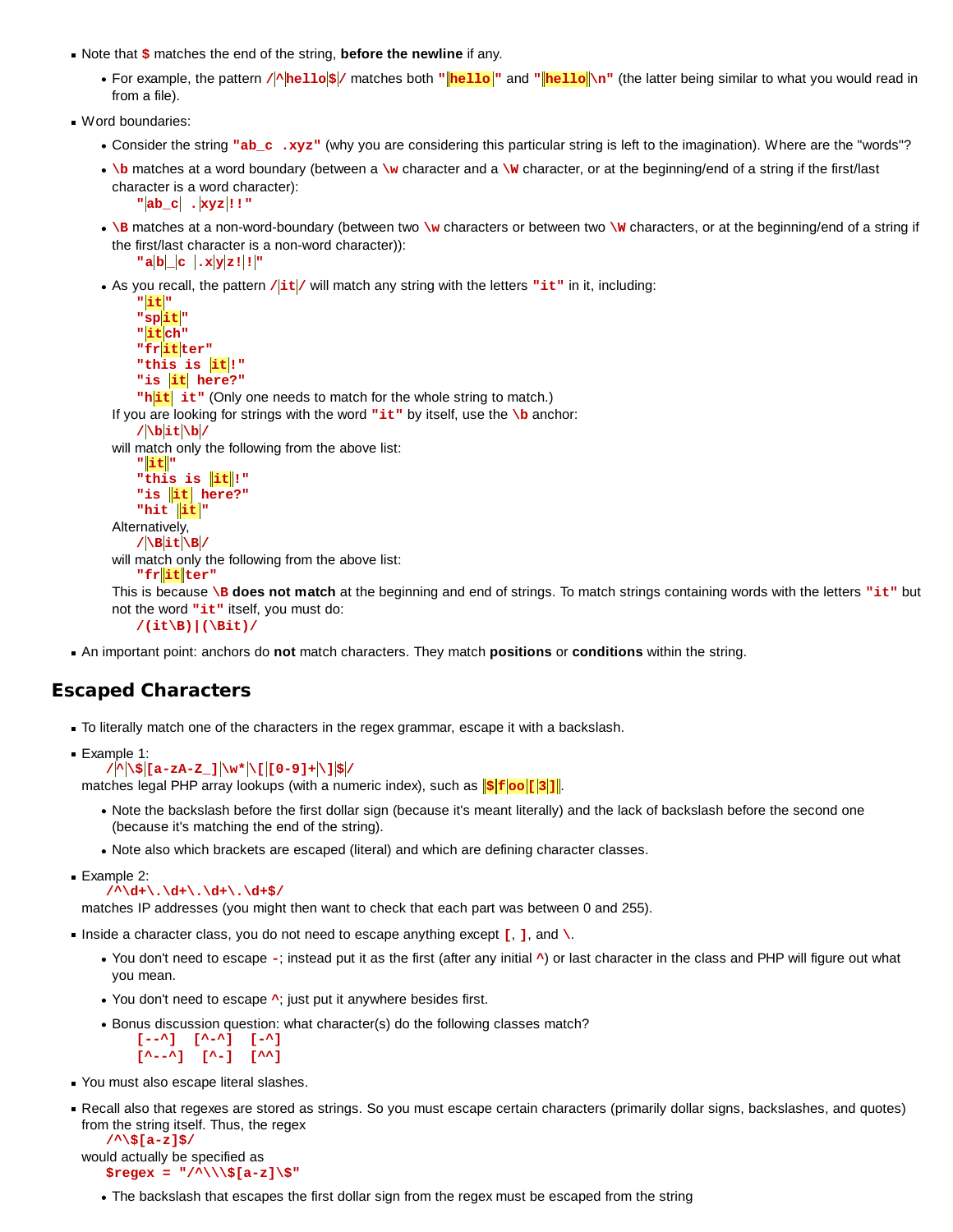- The first dollar sign (already escaped from the regex) must be escaped from the string
- The second dollar sign must be escaped from the string

You can use single-quotes to avoid most of this:  **\$regex = '/^\\$[a-z]\$'**

but if you want to perform interpolation (see below) you must use double quotes and be wary of characters that must be escaped.

You will note that most of my examples use single-quotes when specifying regexes–unless interoplation is being performed.

### **Case Sensitivity**

- As mentioned, regular expressions are case-sensitive.
- It is always possible to write a regex that ignores case, by using  $[a zA z]$  for a letter instead of  $[a z]$  or  $[A z]$  and by specifying literal text as **[Pp][Ee][Tt][Ee][Rr]**.
- However, if you have long strings of literal text, this is very cumbersome.
- Instead, use the *i* modifier to cause the regex to match case-insensitively.
- Just add an **i** after the regex, like this: **\$rgx = "/^regex\$/i";**.
- Here is an example:

```
 1 $str1 = "I am Bobby";
  2 $str2 = "I AM BOBBY";
 3
 4 $rgx = '/Bob/';
 5 print "using regex $rgx:\n";
 6 print " \"$str1\" " . (preg_match($rgx, $str1) ? "matches" : "doesn't match") . "\n";
 7 print " \"$str2\" " . (preg_match($rgx, $str2) ? "matches" : "doesn't match") . "\n\n";
 8
 9 $rgx = '/Bob/i';
10 print "using regex $rgx:\n";
11 print " \"$str1\" " . (preg_match($rgx, $str1) ? "matches" : "doesn't match") . "\n";
12 print " \"$str2\" " . (preg_match($rgx, $str2) ? "matches" : "doesn't match") . "\n";
```
outputs:

```
using regex /Bob/:
   "I am Bobby" matches
   "I AM BOBBY" doesn't match
using regex /Bob/i:
   "I am Bobby" matches
   "I AM BOBBY" matches
```
# **Rules For Matching**

- In addition to the regex grammar itself, remember two things and you won't be steered wrong:
	- 1. Patterns always try to match the **LONGEST LEFTMOST** substring.
		- In other words, if a pattern can match two places in a string, it always matches as far to the left as possible.
		- If there are two possible matches at that leftmost spot, the longest one is the substring that is actually matched.

Rule #1 only applies to PCREs. POSIX regexes follow different rules.

2. When a pattern is matched against a string, the string must match all sub-patterns (be they individual characters, anchors, parenthetical expressions, alternations, or quantifications) **IN-ORDER, ADJACENTLY**.

# **Regex Functions**

- The basic regex functions are:
	- **preg\_match()** Perform a regex match
	- **preg\_match\_all()** Perform a global regex match
	- **preg\_quote()** Escape regex characters
	- **preg\_replace()** Perform a search and replace using a regex
	- **preg\_split()** Split a string using a regex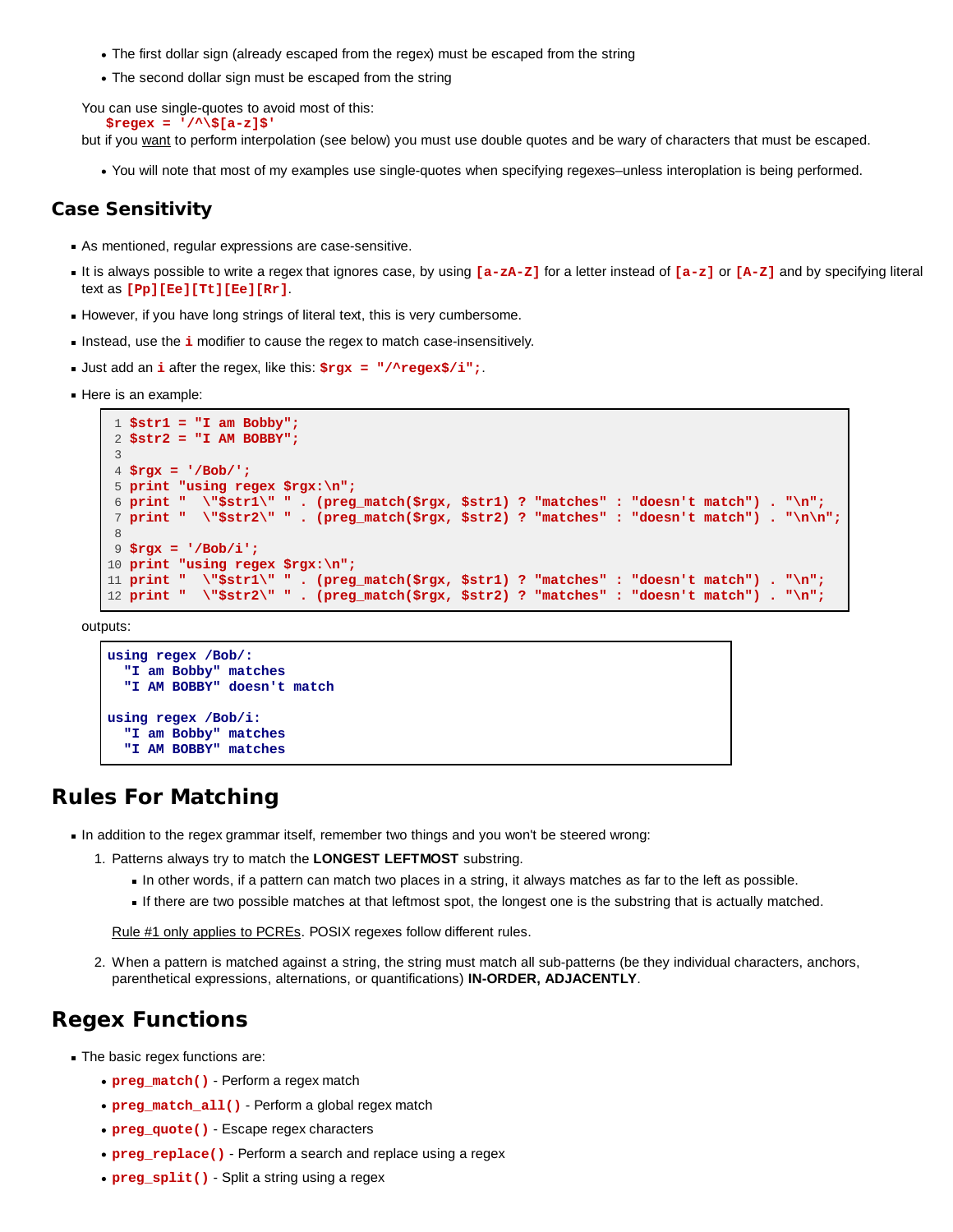- **preg\_grep()** Return array items that match a regex
- **preg\_match(\$rgx, \$str, [\$matches\_arr])**
	- Test the string **\$str** against the pattern **\$rgx**.
	- Returns true or false depending on whether the match succeeded.
	- The optional **\$matches\_arr** argument is an array. If it is provided, and the match succeeded, the text which matched (it might or might not be the entire string) is placed in **\$matches\_arr[0]**.
		- If there were capturing parentheses (see below), their output will be placed in **\$matches\_arr[1]**, **\$matches\_arr[2]** and so on.
	- Example:

```
 1 $strs = array(
 2 "432-8696",
 3 "1-508-393-0155",
 4 "603-424-2661",
 5 "424-2661 ",
               6 "(603) 432-8696"
 7 );
 8
 9 $rgx_phone = '/^(\d{3}-)?\d{3}-\d{4}$/';
10
11 foreach ($strs as $str) {
12 print "testing \"$str\": ";
13 if (preg_match($rgx_phone, $str)) {
14 print "PHONE NUMBER\n";
15 }
16 else {
17 print "not a phone number\n";
18 }
19 }
```
outputs:

```
testing "432-8696": PHONE NUMBER
testing "1-508-393-0155": not a phone number
testing "603-424-2661": PHONE NUMBER
testing "424-2661 ": not a phone number
testing "(603) 432-8696": not a phone number
```
**preg\_match\_all(\$rgx, \$str, \$matches\_arr)**

- Test the string **\$str** against the pattern **\$rgx**.
- If a match is found, the function keeps looking for more matches, starting from the end of the successful match.
- Returns the number of times the pattern matched the string.
- **\$matches\_arr** is required, and is used by the function to place the results of the match. It ends up being a multi-dimensional array with full-string matches an array in **\$matches\_arr[0]**, matches of first capturing parentheses in **\$matches\_arr[1]**, etc.
- Example:

```
1 $text = "See Spot. See Spot run. Run, Spot, run!";
2 $rgx_sentence = '/[A-Z][^.]*\./';
3
4 preg_match_all($rgx_sentence, $text, $matches);
5 foreach ($matches[0] as $sentence) {
6 print "found sentence: \"$sentence\"\n";
7 }
```
outputs:

```
found sentence: "See Spot."
found sentence: "See Spot run."
```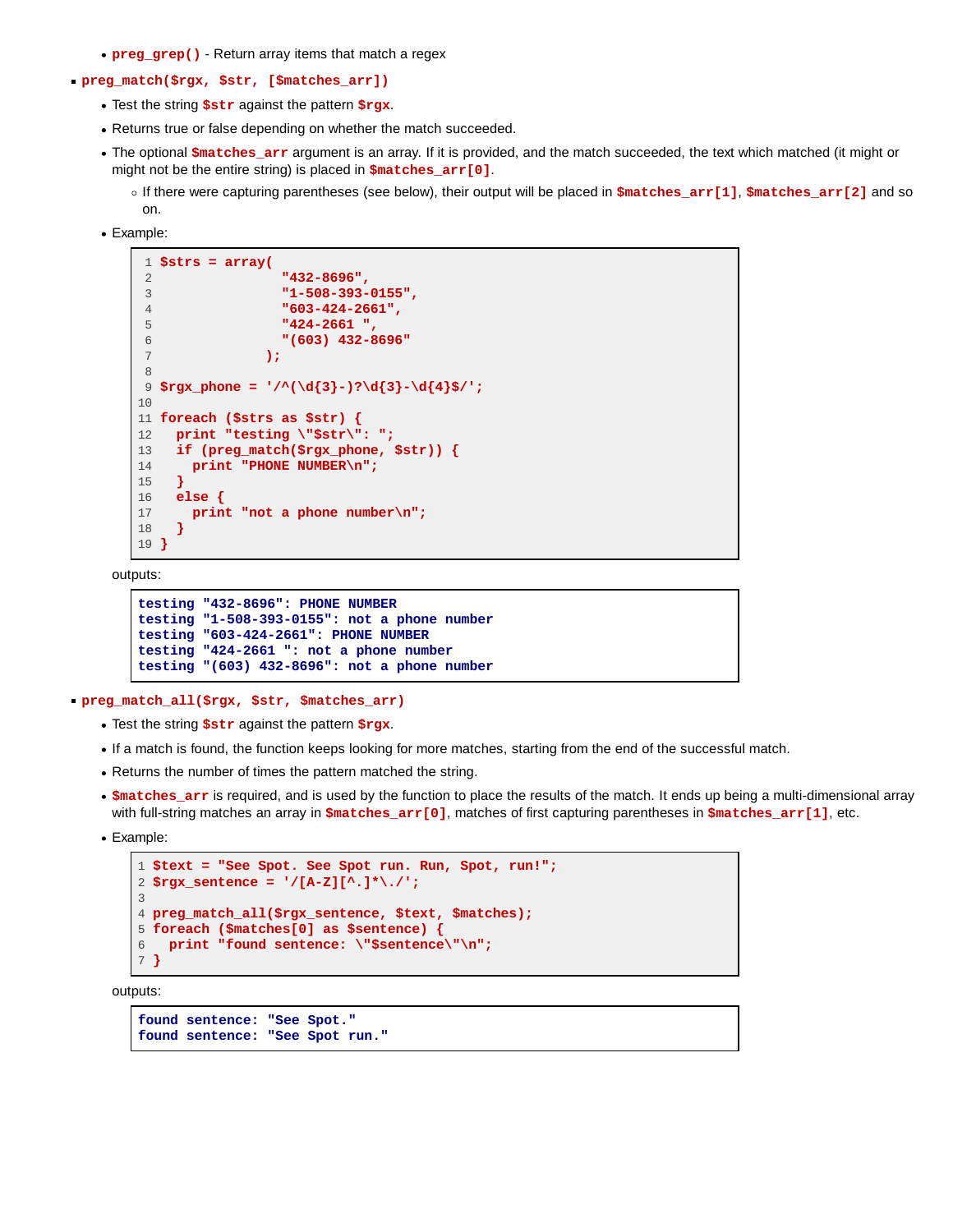Well, that's not quite right. Here's how to fix it:

```
1 $text = "See Spot. See Spot run. Run, Spot, run!";
2 $rgx_sentence_fixed = '/[A-Z][^.!?]*[.!?]/';
3
4 preg_match_all($rgx_sentence_fixed, $text, $matches);
5 foreach ($matches[0] as $sentence) {
6 print "found sentence: \"$sentence\"\n";
7 }
```
outputs:

```
found sentence: "See Spot."
found sentence: "See Spot run."
found sentence: "Run, Spot, run!"
```
**preg\_quote(\$str, \$delim)**

- Returns **\$str**, modified so that special regex characters are escaped.
- If you embed a string in a regex, any special characters in the string are treated **as regex grammar**.
- By escaping the string's regex characters, the embedded string will be matched literally.
- The **\$delim** argument should be set to the character used to delimit the regex (usually **'/'**).
- Example:

```
 1 $award_grade = "A+";
 2 $rgx_award = "/$award_grade/";
\overline{\mathbf{3}} 4 $students = array("Bill: A", "Jill: B+", "Will: B-", "Gil: A+", "Phil: F", "Fran: A-");
 5
 6 foreach ($students as $student) {
 7 if (preg_match($rgx_award, $student)) {
 8 print "$student\n";
 9 }
10 }
11
12 print "\nregex is: \"$rgx_award\"\n";
```
outputs:

```
Bill: A
Gil: A+
Fran: A-
regex is: "/A+/"
```
- Note this did not work. The **+** in the regex is a treated as the "one or more" quantifier, so any string with one or more **A** characters will be matched.
- Here is the correct way to do it:

```
 1 $award_grade = "A+";
 2 $rgx_award = "/" . preg_quote($award_grade) . "/";
 3
 4 $students = array("Bill: A", "Jill: B+", "Will: B-", "Gil: A+", "Phil: F", "Fran: A-");
 5
 6 foreach ($students as $student) {
 7 if (preg_match($rgx_award, $student)) {
 8 print "$student\n";
 9 }
10 }
11
12 print "\nregex is: \"$rgx_award\"\n";
```
outputs:

```
Gil: A+
regex is: "/A\+/"
```
Note the **+** is escaped with a backslash now.

Of course it's possible to just manually escape special characters—and it's probably clearer to do so with a very short regex like this example—but the **preg\_quote** function won't forget any.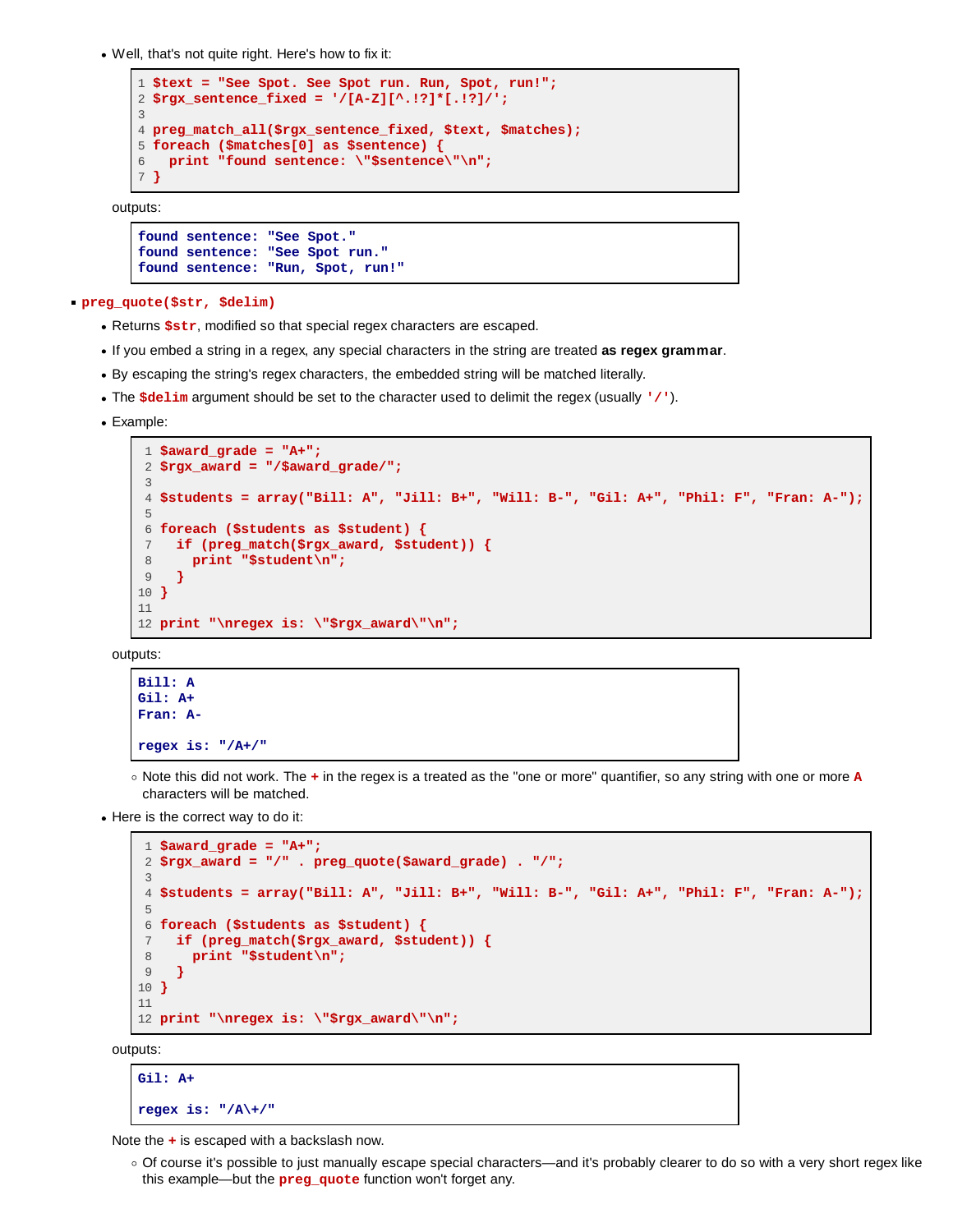#### **preg\_replace(\$rgx, \$repl, \$str, [\$limit], [\$count])**

- Matches the string **\$str** against the pattern **\$rgx**.
- If the pattern is matched, the substring matched by **\$rgx** is replaced by the (literal) string **\$repl**.
- Does a global substitution by default; to limit the number of substitutions, use the optional **\$limit** variable.
- If you pass the optional **\$count** variable, it will be set to the number of replacements actually made.
- Returns the string with replacements done (which is the string unchanged if the match failed).
- Example:

```
 1 $str = "Bahama mama";
 2 $rgx_work = '/(ma)+/';
 3 $rgx_fail = '/^x/';
 4 $repl = "pop";
 5
 6 $new_str_work1 = preg_replace($rgx_work, $repl, $str);
 7 $new_str_work2 = preg_replace($rgx_work, $repl, $str, 1);
 8 $new_str_fail = preg_replace($rgx_fail, $repl, $str);
 9
10 print "original string: \"$str\"\n";
11 print "modified string 1 (worked): \"$new_str_work1\"\n";
12 print "modified string 2 (worked): \"$new_str_work2\"\n";
13 print "modified string (failed): \"$new_str_fail\"\n";
```
outputs:

```
original string: "Bahama mama"
modified string 1 (worked): "Bahapop pop"
modified string 2 (worked): "Bahapop mama"
modified string (failed): "Bahama mama"
```
#### **preg\_split(\$rgx, \$str, [\$limit])**

- Split a string **\$str** into pieces wherever the delimiter pattern **\$rgx** matches.
	- This is superior to **explode** when the delimiter is variable.
- If the optional **\$limit** argument is provided, then a maximum of that many pieces will be returned. The last piece will be everything after the **\$limit-1**th delimiter is found and may have additional delimiters embedded in it.
- Example:

```
 1 $data = "1, 32 , 8,36,84 ,72";
 \Omega 3 $bad_results = explode(",", $data);
  4 $good_results = preg_split('/\s*,\s*/', $data);
  5
  6 print "bad results:\n";
  7 foreach ($bad_results as $result) {
  8 print " \"$result\"\n";
 9 }
10
11 print "good results:\n";
12 foreach ($good_results as $result) {<br>13 print " \"$result\"\n";
13 print " \"$result\"\n";
14 }
```
outputs:

```
bad results:
      "1"
      " 32 "
      " 8"
      "36"
      "84 "
      "72"
good results:
      "1"
      "32"
      "8"
      "36"
      "84"
      "72"
```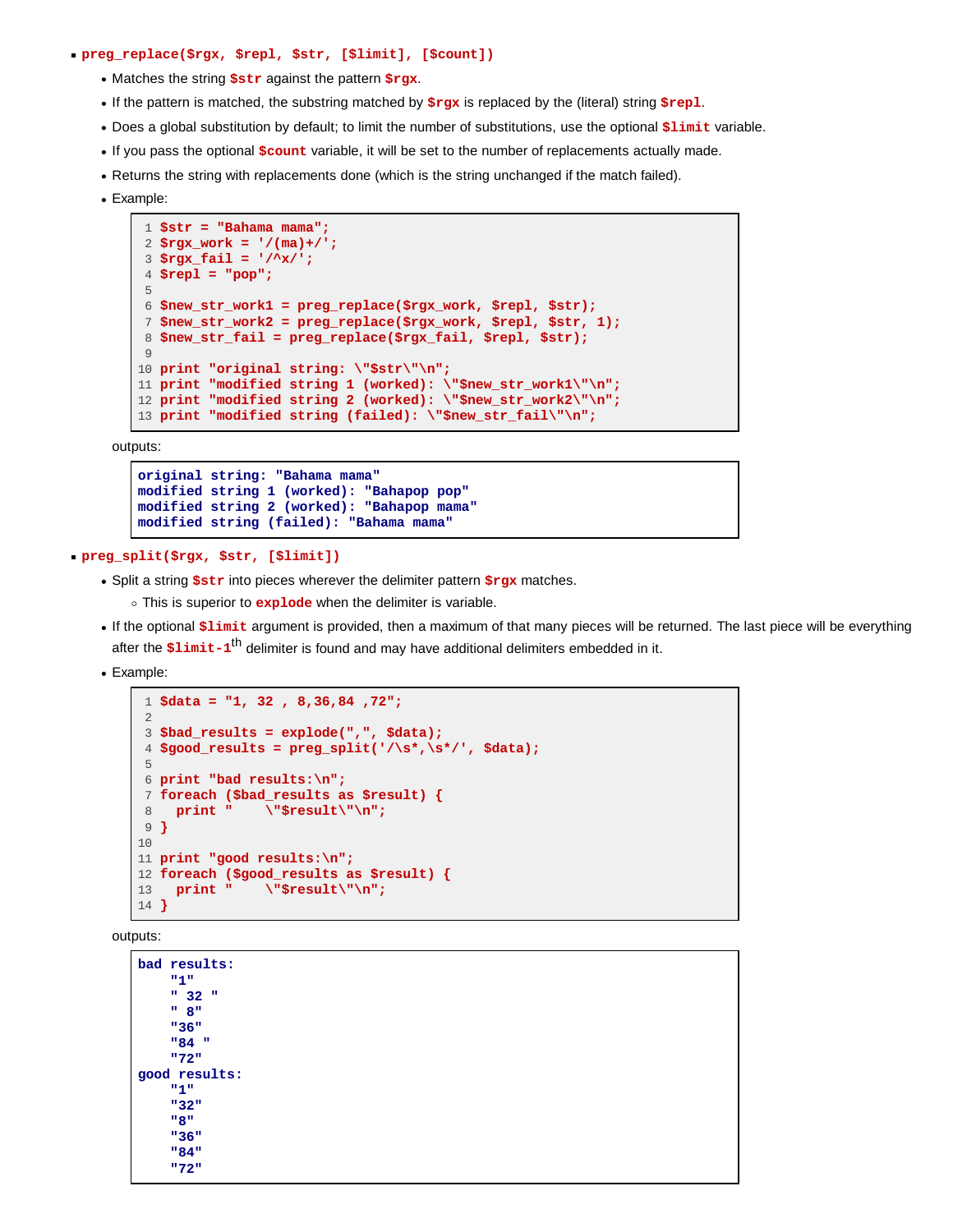#### **preg\_grep(\$rgx, \$strings\_arr)**

- Returns an array of the elements of **\$strings\_arr** which match the pattern **\$rgx**.
- Example:

```
 1 $strs = array(
 2 "432-8696",
 3 "1-508-393-0155",
 4 "603-424-2661",
 5 "424-2661 ",
 6 "(603) 432-8696"
 7 );
 8
 9 $rgx_phone = '/^(\d{3}-)?\d{3}-\d{4}$/';
10 $phone_nums = preg_grep($rgx_phone, $strs);
11
12 print "phone numbers:\n";
13 foreach ($phone_nums as $result) {
14 print " \"$result\"\n";
15 }
```
outputs:

```
phone numbers:
     "432-8696"
     "603-424-2661"
```
# **Regex Memory**

- As seen, parentheses are used in regexes for *grouping* but they also have *memory*.
- What is matched inside the parentheses is *captured*, and can be accessed after the match, depending on the function used to do the matching.
- This is, for example, accomplished using the **preg\_match()** function. If this function is passed an array as a third argument, the captured substrings are put in it.
- **Example:**

```
 1 $str = "phone number is 603-432-8696.";
2 \frac{p}{3} - (\d{3}) - (\d{3}) - (\d{4}) 3
 4 print "Searching the string \"$str\"\n";
 5 if (preg_match($rgx_phone, $str, $parts)) {
 6 print "Found a phone number. \$parts contains: ";
 7 print_r($parts);
 8 }
 9 else {
10 print "Didn't find a phone number\n";
11 }
```
outputs:

```
Searching the string "phone number is 603-432-8696."
Found a phone number. $parts contains: Array
(
     [0] => 603-432-8696
     [1] => 603
     [2] => 432
     [3] => 8696
)
```
- Note that **\$parts[0]** contains the portion of the string which matched, which in this case is **not** the whole string.
- Subsequent elements of **\$parts** correspond to each parenthetical expression in the pattern, in order of appearance of the open-parenthesis, left-to-right.
- You can also use the submatches in the replacement string by referring to them as **\$1**, **\$2**, etc.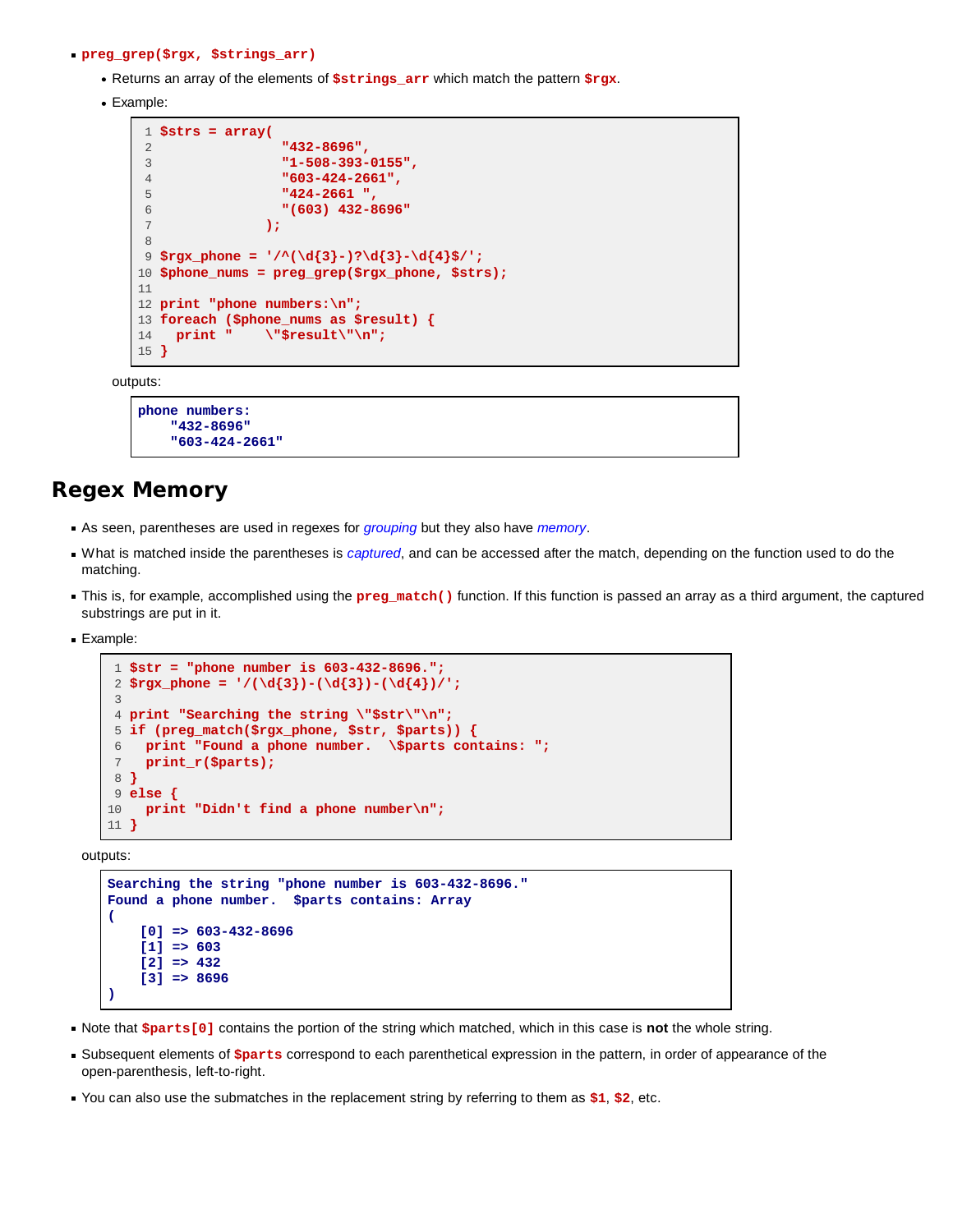```
Example:
```

```
1 $str = 'name = Mr. John Smith';
2 $rgx_name = '/([A-Z][a-z]+\.)\s+[A-Z][a-z]+\s+([A-Z][a-z]+)/';
3
4 print "string before: \"$str\"\n";
5 $str = preg_replace($rgx_name, "$1 $2", $str);
6 print "string after: \"$str\"\n";
```
outputs:

```
string before: "name = Mr. John Smith"
string after: "name = Mr. Smith"
```
Finally, you can even use the submatches later in the same pattern by referring to then as  $\setminus 1$ ,  $\setminus 2$ , etc.

Example:

```
 1 $text_ok = "This is the hour of our discontent";
 2 $text_rpt = "This is the the hour of our discontent";
 3 $rgx_rpt_words = '/\b([a-z]+)\s+\1/i';
 4
 5 foreach (array($text_ok, $text_rpt) as $text) {
6 print "- searching for repeated words in string:\n";<br>7 print " \"$text\"\n";
 7 print " \"$text\"\n";
 8 if (preg_match($rgx_rpt_words, $text, $repeats)) {
 9 print " found repeated word \"$repeats[1]\"\n";
10 }
11 else {
12 print " no repeated words found\n";<br>13 }
13 }
14 }
```
outputs:

```
- searching for repeated words in string:
     "This is the hour of our discontent"
  no repeated words found
- searching for repeated words in string:
     "This is the the hour of our discontent"
  found repeated word "the"
```
This is known as *backreferencing*.

What a match variable contains depends on how its corresponding parenthetical expression figures into the overall match.

- If a sub-pattern matches multiple times because it (or a sub-match that contains it) is followed by a quantifier, the match variable associated with that expression will contain the **last thing that matched**.
- If a sub-pattern is not included in the match (for instance, because it is on one side of an alternation, or is followed by a "zeroor-more" or "zero-or-one" quantifier), then the associated match variable will be undefined.
- For example, the code

```
1 $regex = "\/^((a) | (b)) (\\\d+)([a-z]) + \$/";\mathcal{L}3 $strings = array("a432ncjkds", "b63jaq");
4 foreach ($strings as $string) {
5 if (preg_match($regex, $string, $parts)) {
6 print "\"$string\" matched. Parts are: ";
7 print_r($parts);
   8 }
9 }
```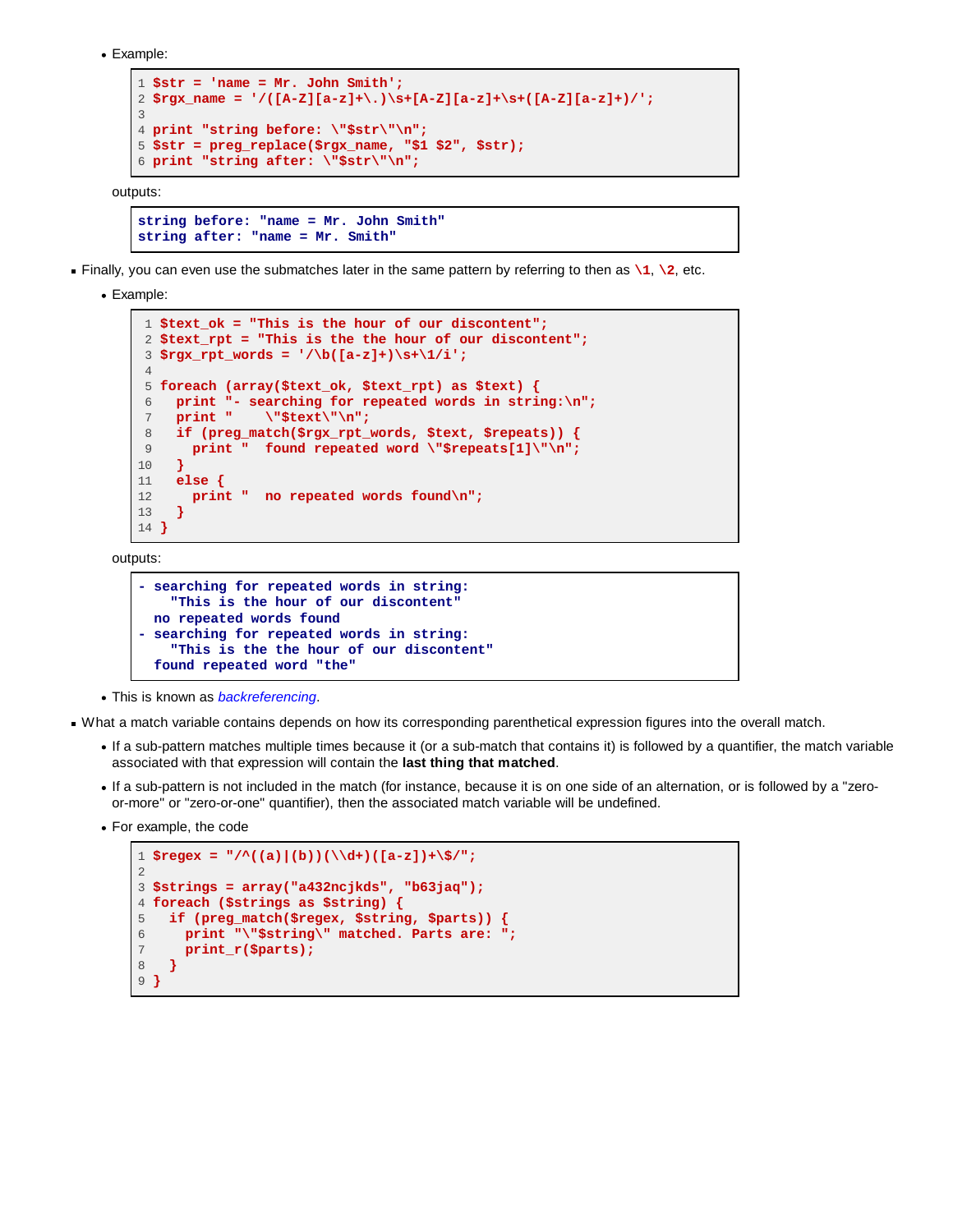```
outputs:
```

```
"a432ncjkds" matched. Parts are: Array
(
     [0] => a432ncjkds
     [1] => a
     [2] => a
     [3] => 
     [4] => 432
     [5] => s
)
"b63jaq" matched. Parts are: Array
(
     [0] => b63jaq
     [1] => b
     [2] => 
     [3] => b
     [4] => 63
     [5] => q
)
```
Pay attention to what items 1, 2, and 3 are based on whether the string started with an **a** or a **b**.

- o Pay attention to the difference between what 4 and 5 capture.
- If you want to group sub-patterns in a regular expression but don't want to capture them, you can use *non-capturing* parentheses.
	- They are specified as **(?: ... )**.
	- They group like ordinary parentheses, but their contents are not captured.
	- For example:

```
 1 $names = array("Mr. John Smith", "Bill Jackson", "Mrs. White", "Bill");
 2 $rgx_lastname = '/^(?:[A-Z][a-z]+\.)?\s*(?:[A-Z][a-z]+)?\s+([A-Z][a-z]+)/';
 3
 4 foreach ($names as $name) {
 5 if (preg_match($rgx_lastname, $name, $matches)) {
 6 print "For the name \"$name\", got last name \"{$matches[1]}\"\n";
 7 }
 8 else {
 9 print "The name \"$name\" did not match\n";
10 }
11 }
```
outputs:

```
For the name "Mr. John Smith", got last name "Smith"
For the name "Bill Jackson", got last name "Jackson"
For the name "Mrs. White", got last name "White"
The name "Bill" did not match
```
- Note in this example, even though there are three sets of parentheses, only one set captures anything. This simplifies subsequent operations.
- Noncapturing parentheses are usually good to use unless you know you will be capturing.
	- However, they make a regular expression harder to read because they are more complicated. For this reason, these notes use regular parentheses.

# **More Regex Features**

### **Extended Regexes**

- By using the **x** modifier, you can insert whitespace and comments (beginning with a hash character).
- This makes regular expressions much easier to use.
- For example, consider the regular expression

```
$rgx_int = '/^([-+])?(\d+)(?:[eE](\d{1,3}))?$/';
```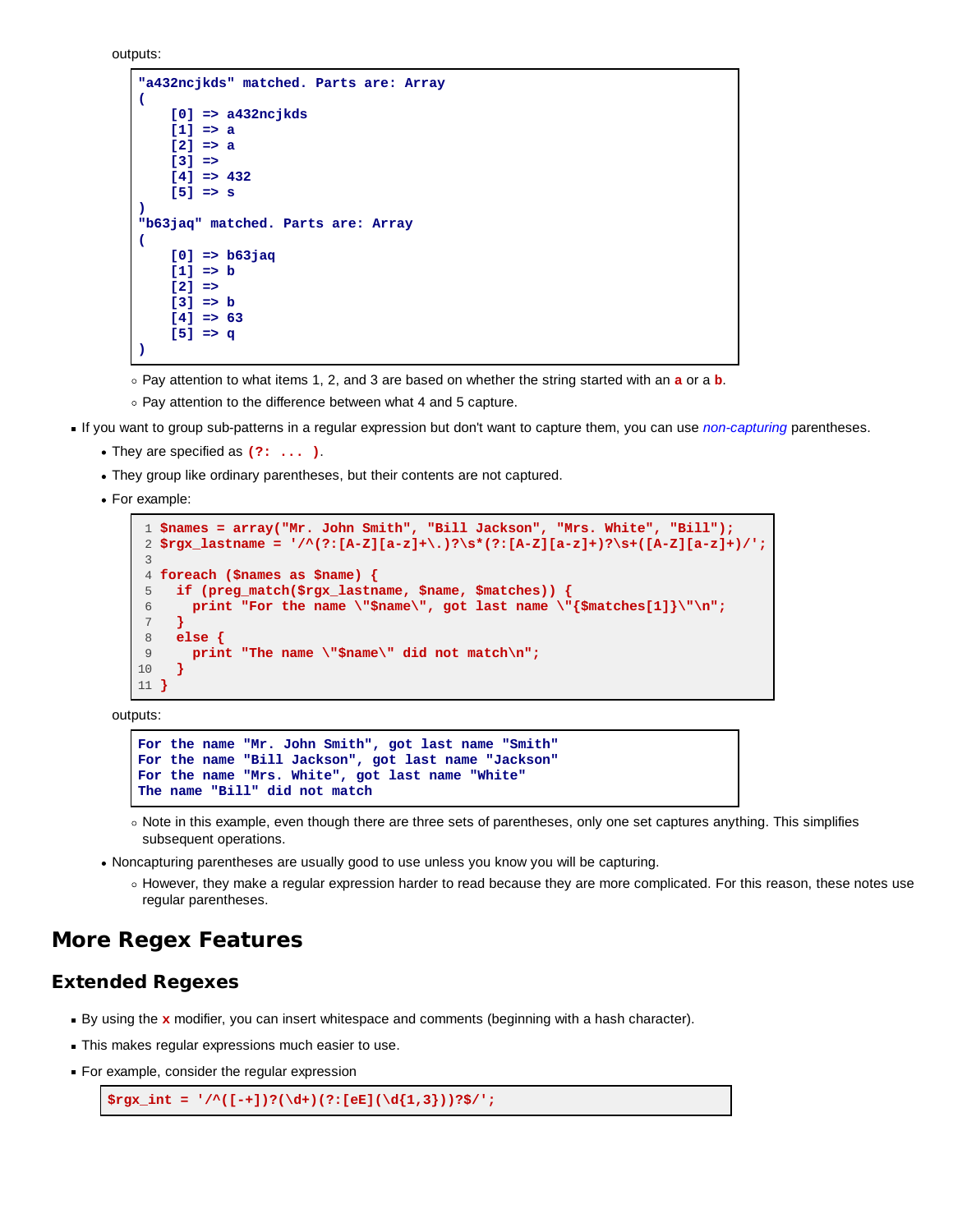Using extended regexes, this regex can be written as

```
 1 $rgx_int = '/
 2 ^ # beginning of string
 3
 4 ( # begin capture $1: sign
 5 [-+] # plus or minus
 6 ) # end capture $1
                  7 ? # sign is optional
 8
 9 ( # capture $2: coefficient
10 \lambdad+ # one or more digits
11 ) # end capture $2
12
13 (?: # group
14 [eE] # literal e or E
15 ( # capture $3: exponent
16 \{d\{1,3\} # one to three digits
17 ) # end capture $3
18 )
19 ? # exponent is optional
20
21 $ # end of string
22 /x';
```
- These regular expressions are equivalent, but the second is easier to comprehend.
- To include spaces or hash characters in an extended regex, escape them or include them in a character class.

### **Interpolation**

- Regular expressions are just strings, stored in string variables. As such, you can interpolate variables (such as other strings) into them.
- We have already seen that when you interpolate string data into a regular expression, it is often a good idea to escape any regex characters in the substrings with **preg\_quote()**.
- However, you might want to preserve the regex functionality of a string when interpolating it into a regular expression, if it is a regular expression itself.
- This allows you to build a complicated expression using a *top-down* method.
	- Define a complex regex simply by using sub-regexes. Then define the sub-regexes, possible with more sub-regexes. Continue until you have built a complex regular expression much more easily than by starting from scratch.
	- For example, a regular expression to define any possible email address would be highly complex. So instead, start with the following:

**\$rgx\_email = '/^(\$rgx\_user)@(\$rgx\_host)\$/';**

Then define each of the two subregexes:

```
$rgx_host = '(?:$rgx_dns_name|$rgx_ipaddr)';
$rgx_user = '(?:[a-zA-Z0-9._-]+)';
$rgx_email = '/^($rgx_user)@($rgx_host)$/';
```
• Keep going until you have defined all sub-levels:

```
1 $rgx_octet = '(?:\d{1,2}|[01]\d{2}|2[0-4]\d|25[0-5])';
2 $rgx_ipaddr = '(?:(?:$rgx_octet\.){3}$rgx_octet)';
3 $rgx_dns_tld = '(?:[a-zA-Z]{2,4})';
4 $rgx_dns_comp = '(?:[a-zA-Z0-9]+[a-zA-Z0-9-]*[a-zA-Z0-9]+|[a-zA-Z0-9]+)';
5 $rgx_dns_name = '(?:(?:$rgx_dns_comp\.)+$rgx_dns_tld)';
6 $rgx_host = '(?:$rgx_dns_name|$rgx_ipaddr)';
7 $rgx_user = '(?:[a-zA-Z0-9._-]+)';
8 $rgx_email = '/^($rgx_user)@($rgx_host)$/';
```
Note how much easier this is to read than if it were all combined into one monstrous regular expression:

**\$rgx\_email = '/^([a-zA-Z0-9.\_-]+)@((?:(?:(?:[a-zA-Z0-9]+[a-zA-Z0-9-]\***  $[a-zA-Z0-9]+|a-zA-Z0-9]+)\$ .)+(?: $[a-zA-Z]{2,4})$ )  $(?:(?:(?:\d{1,2}\|[01]\d{2}\|2[0-4]\d{25[0-5])}\ldots){3}$  **(?:\d{1,2}|[01]\d{2}|2[0-4]\d|25[0-5])))\$/';**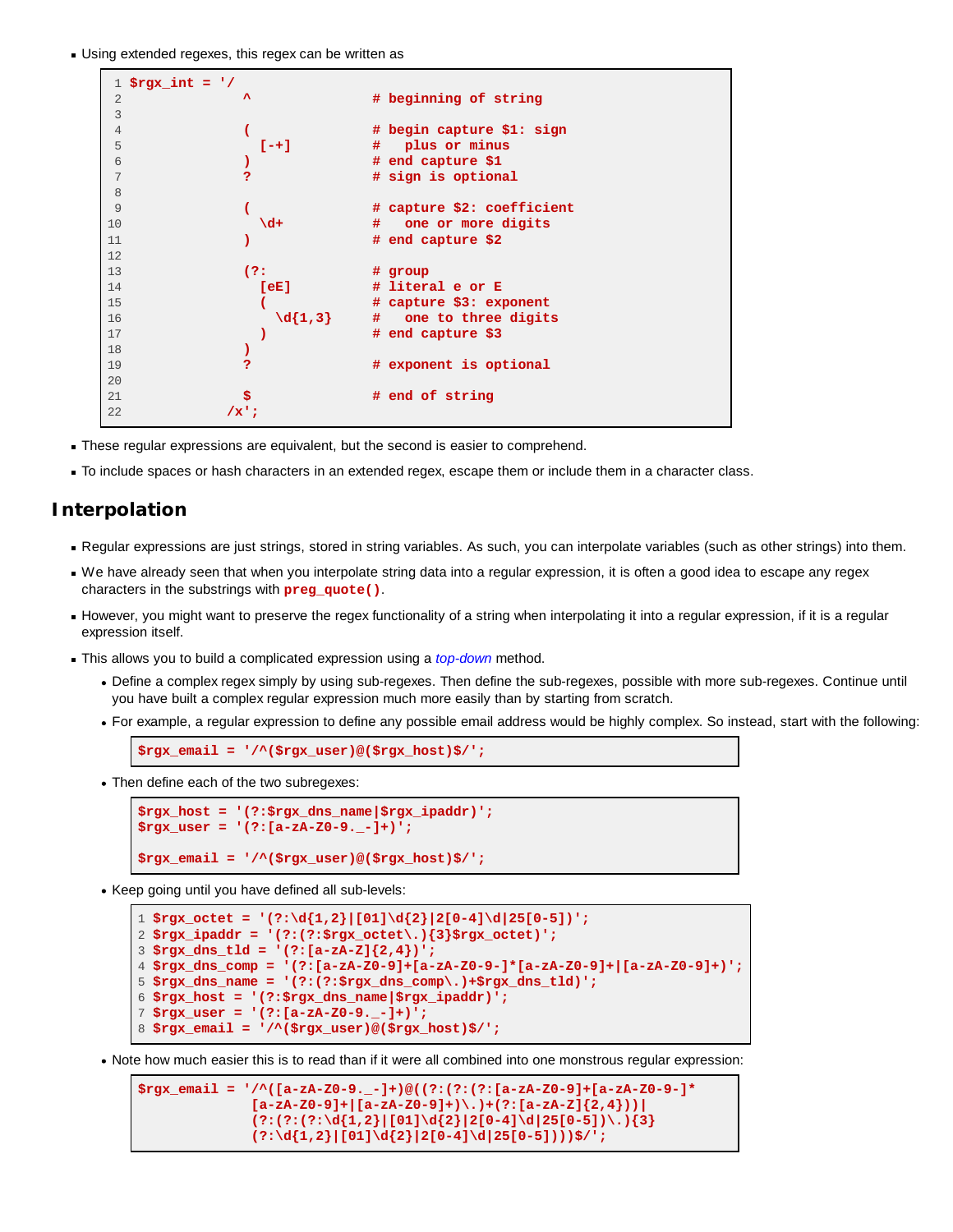- The *bottom-up* method is the same, except you define the pieces you know you will need first, then glue them together.
	- In practice, you will often come at a complex regex from both sides at the same time.
- There are a couple of caveats to remember when using interpolation to build complex regular expressions:
	- Remember that you only want to surround the overall regex with slashes. Sub-regexes should **not** be enclosed in slashes.
	- It is generally a good idea to enclose regexes to be interpolated in (non-capturing) parentheses in order to prevent unexpected interactions between adjacent interpolations.
	- Remember that positional anchors (beginning and ending of string) are intepreted in the context of the overall regex. Placing positional anchors in sub-regexes will not normally work.
	- Capturing parentheses are numbered left to right in the overall interpolated regex. When interpolating, use capturing parentheses only when you need to actually capture something.

## **Constructing Regexes Programmatically**

- String operations such as **join** and concatenation work on regexes as well.
- This allows you to create very long and cumbersome regexes in code using some data structure as a base (perhaps even using user-supplied data).
- Here is a simple example:

```
1 $months = array("Jan", "Feb", "Mar", "Apr", "May", "Jun",
2 "Jul", "Aug", "Sep", "Oct", "Nov", "Dec");
3
4 $month_abbrs = join("|", $months);
5 \frac{3}{2} s \frac{3}{2} date = '/\left(\frac{d}{4}\right) - (\frac{3}{2}brs) - \frac{d}{2})$/i';
6
7 print "Regex to match dates is $rgx_date\n";
```
which outputs

```
Regex to match dates is /\land (\d{4}) - ($month_abbrs) - (\d{2})$/i
```
Also, remember that regexes can be passed to and returned from subroutines.

### **Greed**

- The repetition operators **\*** and **+** are *greedy*.
	- This means they match as much of the string as possible. Example:

```
1 $html_line = 'Here is a <B>bold</B> thing and an <I>italic</I> thing';
2 print "HTML is: \"$html_line\"\n";
3 print "(Trying to strip HTML tags)\n";
4 $text_line = preg_replace('/<.+>/', '', $html_line);
5 print "TEXT is: \"$text_line\"\n";
```
outputs:

```
HTML is: "Here is a <B>bold</B> thing and an <I>italic</I> thing"
(Trying to strip HTML tags)
TEXT is: "Here is a thing"
```
Oh no! What happened?

- The pattern is three sub-patterns:
	- subpat1: (**<**) Match a literal **<**
	- subpat2: (**.+**) Match one or more characters
	- subpat3: (**>**) Match a literal **>**
- On the first pass, subpat1 matches the **<** in **<B>**
- The pattern match continues from that point with subpat2, which is **.+**. This is intended to match everything inside the HTML tag (the **B**, in the first case, the **/B** in the second, but instead matches as much as possible, including the **>** ending the **<B>** tag, the entire  $\lt/$ B> tag, the  $\lt/$ I> tag and the  $\lt/$ I towards the end, plus all the text in between.
- Then subpat3 tries to match. It succeeds because there is another **>** after **</I**.
- All three sub-patterns have matched so the overall pattern is a match.
	- However, the text actually matched within the string was: <B>bold</B>thing and an <I>italic</I>.
	- Therefore when the substitution is done, much more of the string is removed than was intended.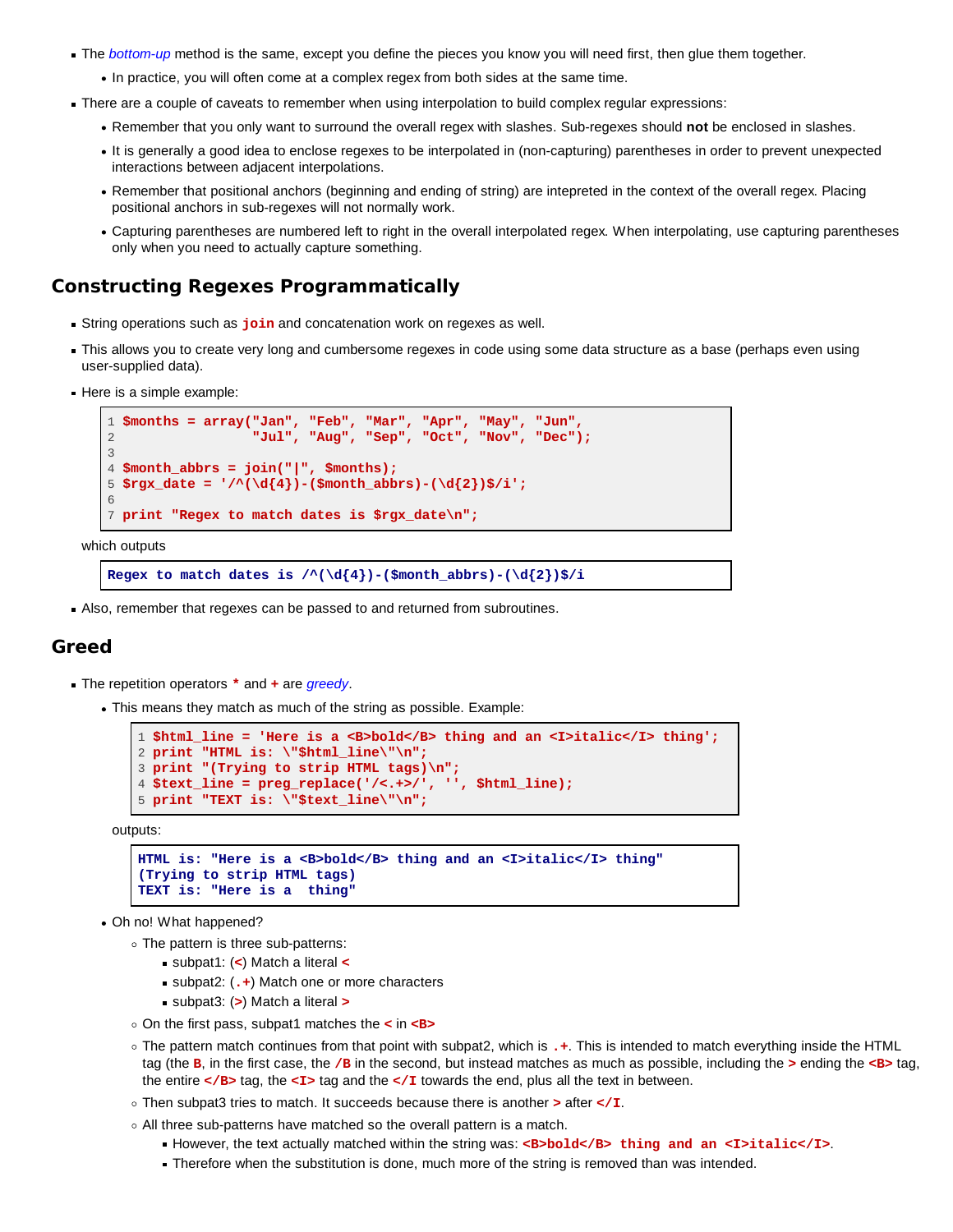To avoid greed, use the **+?** and **\*?** *minimal match* operators instead. They still match one or more repetitions, or zero or more repetitions, but they gobble up as little as is required for the pattern to match:

```
1 $html_line = 'Here is a <B>bold</B> thing and an <I>italic</I> thing';
2 print "HTML is: \"$html_line\"\n";
3 print "(Trying to strip HTML tags)\n";
4 $text_line = preg_replace('/<.+?>/', '', $html_line);
5 print "TEXT is: \"$text_line\"\n";
```
outputs:

```
HTML is: "Here is a <B>bold</B> thing and an <I>italic</I> thing"
(Trying to strip HTML tags)
TEXT is: "Here is a bold thing and an italic thing"
```
• That's what we intended.

# **Summary of Pattern Modifiers**

| modifier $\vert$ effect |                                                                                                       |
|-------------------------|-------------------------------------------------------------------------------------------------------|
| /i                      | match case-Insensitively                                                                              |
| /s                      | include $\ln$ in the dot class (force string to be handled as a <b>S</b> ingle line)                  |
| /m                      | A and \$ can match before or after an ebmedded newline (force string to be handled as Multiple lines) |
| <u>/x</u>               | eXtended regex (can include comments and whitespace)                                                  |

# **Tips**

- Develop regular expressions one piece at a time, such as from the inside to the outside, and break them up if needed.
	- Use interpolation to make regular expressions easier to understand.
- If you use **\$1**, **\$2**, etc. remember that **all** regular parentheses in a regex memorize things.
	- This is particularly important to remember when interpolating regexes into one another.
- Remember that **\***, **+**, **?** quantifiers are greedy.
- Remember that word boundaries and other anchors are **not** characters.
- Don't reinvent the wheel if you need to use a regex for a URL, email address, U.S. Postal address, or anything else common but complicated, search the Web for a solution before you develop your own.
- Keep regexes as simple as possible.
- Keep regexes single-functional.
- Give clear names to regular expressions that are stored in variables.
	- Generally they should start with the **\$rgx** prefix or something similar.
	- Give them names based on what they are supposed to do, not how they are supposed to do it.

# **When not to use Regular Expressions**

- Regexes are very powerful, but they are slower and more difficult to use than some alternatives and are not always the best solution for a problem involving interpreting a string.
- Therefore, don't use regexes to:
	- Determine if a string is exactly the same as another string (use **==**/**===** or **strcmp**).
	- Determine if a string is exactly the same as another string, disregarding case (use **strcasecmp** or **==**/**===** with **strtolower**).
	- Determine if a string has a given prefix or suffix (use **strncmp** or **==**/**===** with **substr**).
	- Determine if a string contains a given substring (use **strpos** or **strstr**, or **stripos** or **stristr** for case-insensitive search).
	- Chop up a string by length (use **substr**)
	- Split a string with a constant delimiter (use **explode**).
- In general, if the problem can be solved with one or more string functions, it will probably be faster and easier to do so.
	- But don't use some tortured combination of multiple string functions when a simple regex will work.